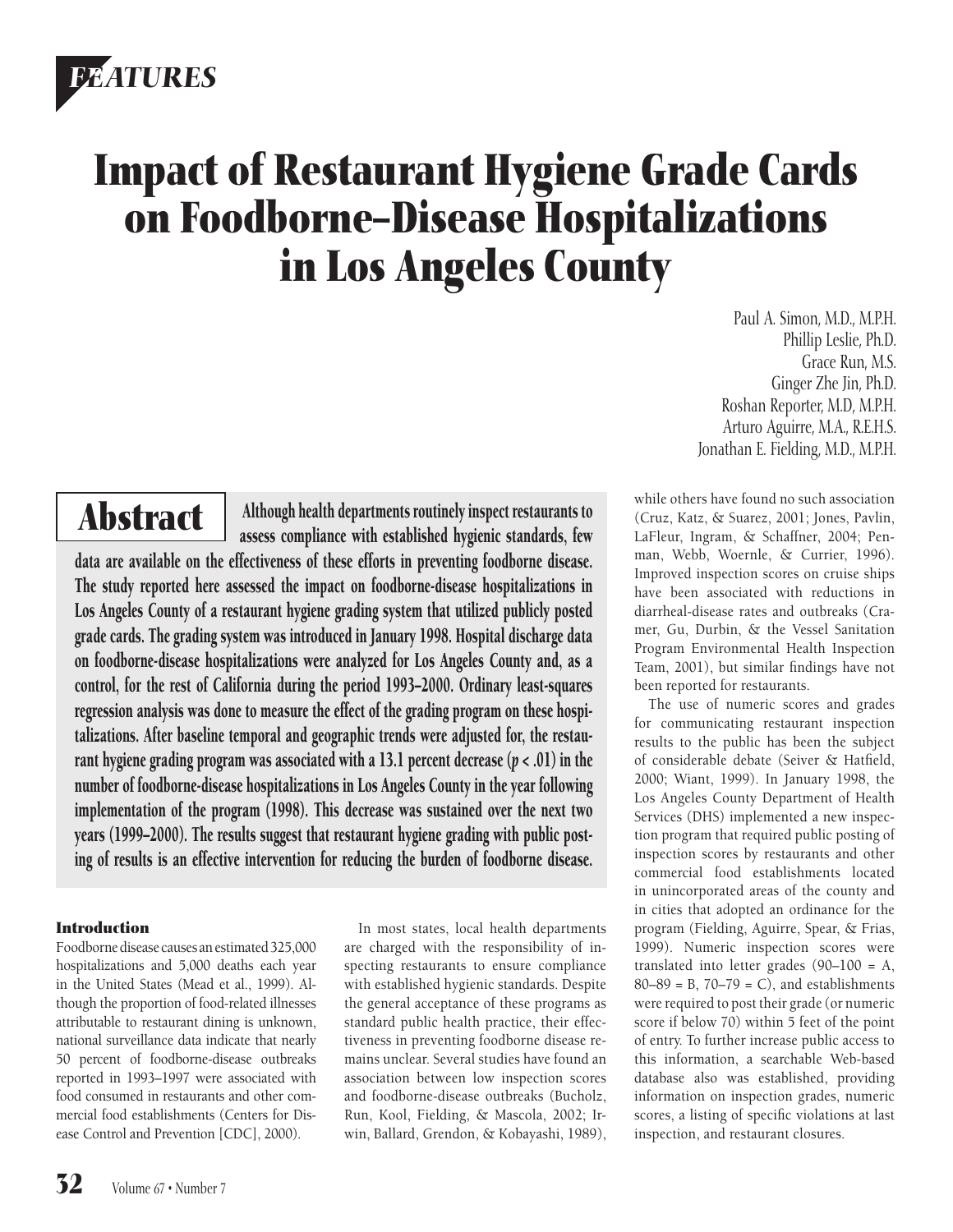## *TABLE* 1

**Number of Foodborne-Disease Hospitalizations by Infectious Agent, Los Angeles County Versus the Rest of California, 1993–2000**

|                                  |               | <b>Los Angeles County</b> | <b>Rest of California</b> |         |  |
|----------------------------------|---------------|---------------------------|---------------------------|---------|--|
| <b>Infectious Agent</b>          | <b>Number</b> | $(\%)$                    | <b>Number</b>             | $(\%)$  |  |
| Salmonella                       | 1,353         | (46.2)                    | 2,501                     | (38.8)  |  |
| Campylobacter                    | 45 I          | (15.4)                    | 1,448                     | (22.5)  |  |
| E. coli                          | 103           | (3.5)                     | 387                       | (6.0)   |  |
| Listeria                         | 119           | (4.1)                     | 321                       | (5.0)   |  |
| Yersinia                         | 13            | (0.4)                     | 53                        | (0.8)   |  |
| Staphylococcal<br>food poisoning | 62            | (2.1)                     | 99                        | (1.5)   |  |
| Other bacteria                   | 826           | (28.2)                    | 1,640                     | (25.4)  |  |
| Total                            | 2,927         | (100.0)                   | 6,449                     | (100.0) |  |

### *TABLE* 2

**Number of Foodborne-Disease Hospitalizations by Year, Los Angeles County and the Rest of California, 1993–2000**

|      |               | <b>Los Angeles County</b> |               | <b>Rest of California</b> |  |  |
|------|---------------|---------------------------|---------------|---------------------------|--|--|
| Year | <b>Number</b> | % Change                  | <b>Number</b> | % Change                  |  |  |
| 1993 | 358           | NA                        | 828           | NA                        |  |  |
| 1994 | 463           | 29.3                      | 912           | 10.1                      |  |  |
| 1995 | 406           | $-12.3$                   | 853           | $-6.5$                    |  |  |
| 1996 | 431           | 6.2                       | 871           | 2.1                       |  |  |
| 1997 | 382           | $-11.4$                   | 784           | $-10.0$                   |  |  |
| 1998 | 311           | $-18.6$                   | 775           | $-1.2$                    |  |  |
| 1999 | 296           | $-4.8$                    | 694           | $-10.5$                   |  |  |
| 2000 | 280           | $-5.4$                    | 732           | 5.5                       |  |  |

The notion that one can decrease the incidence of food-related illness through provision of increased restaurant hygiene quality information to consumers (as through posting of grade cards) is based on an economic argument. In the absence of grade cards, consumers lack information on the hygiene quality of individual restaurants. Grade cards allow consumers to include information on food safety practices when they choose restaurants. Restaurants with A-grade hygiene would be expected to realize a higher consumer demand than restaurants with B- or C-grade hygiene, all else being equal. The public availability of this information can,

therefore, create an economic incentive for restaurants to maintain good hygiene, which should lead to fewer foodborne illnesses.

Early data on the impact of the county's new program suggest that the program increased compliance with recommended food safety practices in commercial food establishments, improved inspection scores, and influenced consumers' restaurant choices (Fielding, Aguirre, & Palaiologos, 2001; Jin & Leslie, 2003). In addition, one study suggested a decrease in foodborne-disease hospitalizations in the county following implementation of the program (Jin & Leslie, 2003). This study had only one year of follow-up, however, and

included a very broad definition of foodborne illness. The objective of the study reported here was to assess the impact of the grading program on foodborne-disease hospitalizations, extending the earlier study by including more recent hospitalization data and refining the definition of foodborne disease.

#### **Methods**

Data on all California hospital discharges between January 1993 and December 2000 were obtained from the Office of Statewide Health Planning and Development. The database included a principal discharge diagnosis and 23 additional diagnosis fields, all coded according to the International Classification of Diseases, 9th Revision (ICD-9). The database also included information on the date of discharge, the patient's date of birth, and zip code of residence. Zip code was used to identify hospitalizations of Los Angeles County (LAC) residents versus other California residents.

 A foodborne-disease hospitalization was defined as any hospitalization with an ICD-9 coded principal discharge diagnosis of nontyphoidal *Salmonella* (ICD-9 = 003), *Campylobacter* (ICD-9 code = 008.43), *Escherichia coli* (ICD-9 codes = 008.00–008.04 and 008.09), *Listeria* (ICD-9 code = 027.0), *Yersinia* (ICD-9 code = 008.44), staphylococcal food poisoning (ICD-9 code = 005.0), and other bacterial food poisoning (ICD-9 codes = 005.1–005.4 and 005.8–005.9). These conditions were selected because they are associated with an estimated 70 percent or greater probability of foodborne transmission (Mead et al., 1999). Infections with *Salmonella* Typhi and *Vibrio cholerae* were excluded because these infections are most often associated with acquisition abroad. Hospitalizations of children less than five years of age also were excluded because children in this age group are likely to have other non-foodborne-related risk factors for these infections (e.g., person-to-person transmission in child care and preschool settings).

 As a first step to assessing the impact of restaurant hygiene grade cards, the authors compared the annual numbers and rates of foodborne-disease hospitalizations in Los Angeles County before and after the implementation of grade cards (1993–1997 versus 1998–2000). Census-based annual population estimates for the rate calculations were obtained from the California Department of Finance. To account for time trends, the authors compared temporal trends in foodborne-disease hospitalizations in Los Angeles County with trends in the rest of California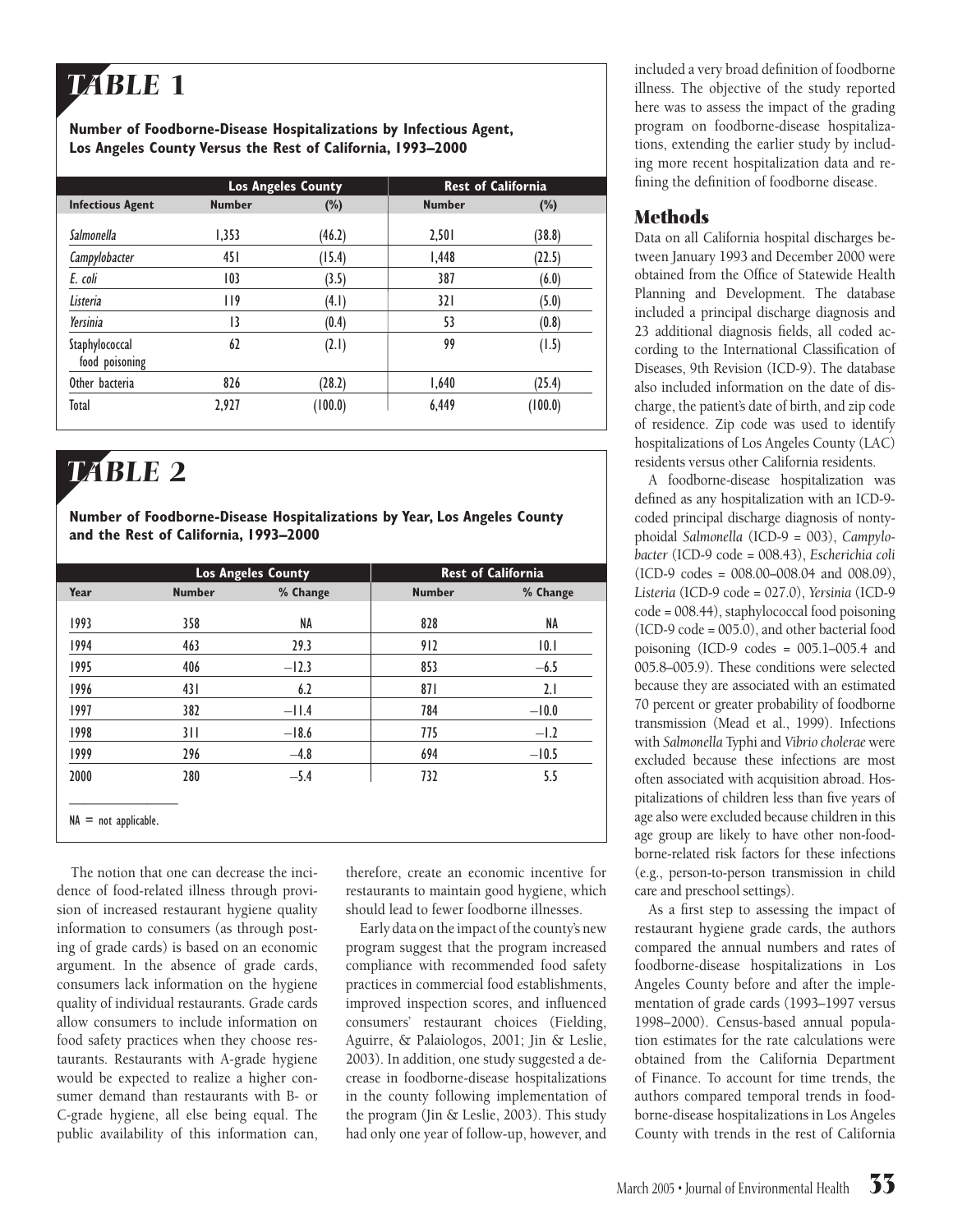(where no similar program changes occurred during the period of the study). As a further control, trends in foodborne-disease hospitalizations were compared with trends in all hospitalizations (all causes combined).

 To quantify the impact of restaurant hygiene grade cards on the incidence of foodborne illnesses, the authors employed an ordinary least-squares multivariate regression. The dependent variable was the natural log of the number of people admitted to a hospital with a foodborne disease in a particular month in a particular three-digit zip code. The key independent variable was *Grade Cards,* which captured the introduction of restaurant hygiene grade cards. For the zip codes that were entirely inside Los Angeles County, the variable *Grade Cards* equaled 1 in the months following the introduction of grade cards in Los Angeles County (January 1998), and 0 otherwise. For the zip codes that were entirely outside of Los Angeles County, *Grade Cards* equaled 0 in every period. For zip codes that straddled the boundary of Los Angeles County, the authors used census data to compute the fraction of people residing inside LAC. Specifically, in the months following the introduction of the grade cards, *Grade Cards* equaled the fraction of the population inside the county and equaled 0 in the periods prior to the grade cards.

 The authors included year and month dummy variables to control for the statewide time trend in the incidence of foodborne disease, and zip code–fixed effects to control for differences across zip codes in the average level of foodborne-illness hospitalizations. After these controls, the impact of grade cards was identified by the percentage changes in the number of foodborne-disease hospitalizations in Los Angeles County before and after grade cards, net of the average percentage changes over the same period in the rest of California.

#### **Results**

A total of 2,927 foodborne-disease hospitalizations were identified in Los Angeles County, accounting for 31 percent of all foodbornedisease hospitalizations in California during the period 1993–2000. In both Los Angeles County and the rest of California, the most frequently reported foodborne-disease discharge diagnosis was *Salmonella* infection, followed by *Campylobacter* (Table 1).

 Overall, the annual number of foodbornedisease hospitalizations decreased between 1993 and 2000 in both Los Angeles County and the rest of the state (Table 2). During the period 1993–1997 (preceding implementa-

#### *FIGURE* 1





tion of the program), the number of hospitalizations in Los Angeles County increased slightly with substantial year-to-year fluctuation, followed by an 18.6 percent decline in 1998 (the first year of program operation), a 4.8 percent decline in 1999, and a 5.4 percent decline in 2000. This pattern was not observed in the rest of the state.

Figure 1 shows the foodborne-disease hospitalization rates and total (all-cause) hospitalization rates for Los Angeles County and the rest of the state in 1993–2000. The total hospitalization rate was approximately 20 percent higher in Los Angeles County than in the rest of the state throughout the study period. The foodborne-disease hospitalization rate in Los Angeles County was approximately 20 percent higher in 1994–1997 and then decreased in 1998 to the same level observed in the rest of the state. This decrease was sustained in 1999 and 2000.

 The results from the regression analysis are shown in Table 3. The first column reports estimates for the base specification described above. As robustness checks, the authors also report the results of two alternative specifications in the last two columns of Table 3. Note that all specifications include controls for the time trend and zip code fixed effects, which are not reported. The main result of the study is the estimate for the effect of *Grade Cards* in the base specification: The authors found that restaurant hygiene grade cards were associated with a 13.1 percent decrease in the number of people hospitalized with foodborne diseases. The estimate is statistically different from 0 with 99 percent confidence.

 As reported in the middle column of results in Table 3, the authors modified the specification to include an additional control, namely the number of people with a hospital discharge diagnosis of appendicitis. Appendicitis has some overlapping signs and symptoms with those of foodborne illness, but it is not generally related to food. A temporal impact on appendicitis coincidental with that of the restaurant grades would suggest other changes in hospital admission rates and call into question the causal effect of the grading. The authors defined the variable *Foodborne* to equal 1 for hospitalizations due to foodborne illness, and 0 for hospitalizations due to appendicitis. Hence, the variable *Grade Cards* × *Foodborne* measures the impact of the grade cards on foodborne-disease hospitalizations (estimated at 11.5 percent decrease), while the variable *Grade Cards* captures the potential spurious correlation between the grade cards and the incidence of appendicitis. The reported estimate of –0.016, which is insignificantly different from 0, indicates that there was no such spurious correlation in the data.

 As reported in the final column of results in Table 3, the authors looked for evidence that the effect of the grade cards on foodborne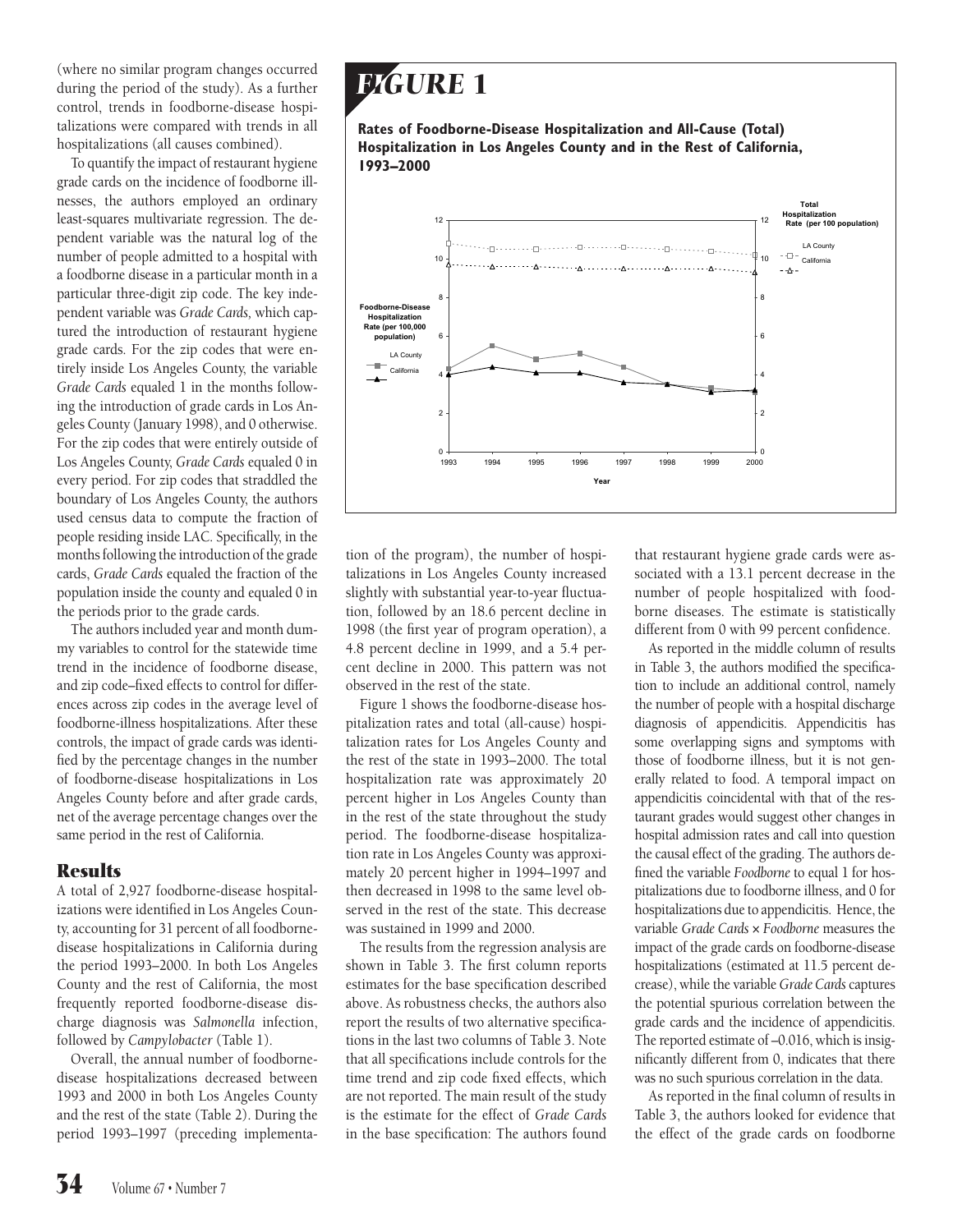## *TABLE* 3

**The Effect of Grade Cards on the Log of the Number of Hospitalizations by Disease Category**

|                                                    | Model l <sup>a</sup> |                          | Model 2 <sup>b</sup> |                    | Model 3 <sup>b</sup> |                    |
|----------------------------------------------------|----------------------|--------------------------|----------------------|--------------------|----------------------|--------------------|
|                                                    | <b>Coefficient</b>   | t-statistic <sup>c</sup> | <b>Coefficient</b>   | t-statistic        | <b>Coefficient</b>   | t-statistic        |
| Constant                                           | 0.541                | 12.47 <sup>d</sup>       | 2.511                | 86.17 <sup>d</sup> | 2,431                | 79.11 <sup>d</sup> |
| Grade Card                                         | $-0.131$             | 2.93 <sup>d</sup>        | $-0.016$             | 0.64               | 0.039                | 1.03               |
| Grade Cards<br>$\times$ Foodborne                  |                      |                          | $-0.115$             | 2.77 <sup>d</sup>  | $-0.138$             | $2.23^e$           |
| Grade Cards<br>$\times$ 1999                       |                      |                          |                      |                    | $-0.097$             | 2.05 <sup>e</sup>  |
| Grade Cards<br>$\times$ 2000                       |                      |                          |                      |                    | $-0.065$             | 1.36               |
| Grade Cards<br>$\times$ Foodborne<br>$\times$ 1999 |                      |                          |                      |                    | 0.076                | 0.95               |
| Grade Cards<br>$\times$ Foodborne<br>$\times$ 2000 |                      |                          |                      |                    | $-0.007$             | 0.09               |
| <b>Observations</b>                                | 3,133                |                          | 7,972                |                    | 7,972                |                    |
| $R^2$                                              | 0.44                 |                          | 0.94                 |                    | 0.94                 |                    |

<sup>a</sup> The dependent variable in Model I is the natural log of the number of hospital admissions for foodborne illness in each month in each zip code, for all of California.

<sup>b</sup> The dependent variable in models 2 and 3 is the natural log of the number of hospital admissions for foodborne illness or appendicitis, in each month in each zip code, for all of California. The variable Foodborne equals 1 for foodborne illness hospitalizations and 0 otherwise.

c Reported t-statistics are based on robust standard errors.

d Statistically different from 0 with 99% confidence.

 $\mathcal{L}_\text{max}$ 

e Statistically different from 0 with 95% confidence.

disease may have diminished over time. In this case the authors distinguished the impact of the grade cards in the first year after the introduction (1998) from the effect in the second year (1999) and the third year (2000). As with the second specification, the authors again included appendicitis hospitalizations. The estimated coefficient for the variable *Grade Cards* × *Foodborne* indicates a statistically significant 13.8 percent decrease in foodborne illnesses in 1998 in LAC due to the grade cards. The estimates for the incremental changes in this effect in 1999 and 2000 were both insignificantly different from 0, leading the authors to accept the hypothesis that benefits of the grade cards were sustained.

 Finally, in unreported results, the authors repeated the regressions with the inclusion of data on all hospitalizations, as a further control in addition to the appendicitis hospitalizations. There were no significant changes in the findings.

#### **Discussion**

The introduction of restaurant hygiene grade cards in Los Angeles County provides a compelling context in which to analyze the effectiveness of grade cards. After controlling for statewide time trends and geographic heterogeneity, the authors found a significant decrease in foodborne-disease hospitalizations in Los Angeles County following the introduction of grade cards. The analysis also indicates that this improvement may be long lasting, with the measured decrease in illnesses lasting for at least three years.

 In interpreting these findings, it is important to note that although public posting of grade cards was the central component of the revamped inspection program, several other factors may have contributed to the decline in foodborne-disease hospitalizations. The program was implemented following a hiddencamera exposé of unsanitary restaurants by a local television news program that received

considerable publicity. This exposé may have served as additional incentive for restaurant owners to more aggressively monitor and improve conditions and practices in their establishments. Extensive media coverage also may have influenced county residents to adopt safer food-handling practices in the home. It is unlikely, however, that a relatively brief period of media attention alone would have lasting effects on food hygiene practices at home or in the retail food industry.

 The implementation of grade cards in Los Angeles County also was accompanied by an increase in the frequency of inspection of some restaurants, additional training of restaurant inspectors, and enhanced efforts in educating restaurant owners and staff. A number of studies have found that increased inspection frequency and education efforts may improve sanitary conditions in restaurants, although no study has found a reduction in foodborneillness reports (Allwood, Lee, Borden-Glass, 1999; Bader, Blonder, Henriksen, & Strong, 1978; Cotterchio, Gunn, Coffill, Tormey, & Barry, 1998; Mathias, Sizto, Hazlewood, & Cocksedge, 1995). Nonetheless, it is possible that these other components of the program contributed to the observed reduction in foodborne-disease hospitalizations.

 The study reported here had several limitations. First, it was ecologic in design and therefore could not assess restaurant exposures and disease transmission at the individual level. Second, because the authors relied on hospital discharge data to identify foodborne illness, they could not assess the impact of restaurant grade cards on less severe foodborne illnesses that do not require hospitalization. In addition, the analysis utilized the hospitalizations for which the primary discharge diagnosis was a foodborne disease– related pathogen. By using this definition, the study may have missed some hospitalizations that were related to foodborne diseases but recorded as non-foodborne diagnoses. In contrast, the national estimates of foodbornedisease hospitalizations are based on a variety of other data sources and include correction factors for underreporting. This difference explains why the national estimates suggest a much larger number of hospitalizations than identified in this study (Mead et al., 1999).

 Despite these limitations, hospital discharge data may provide a reasonable minimum estimate of severe foodborne-disease cases and may be more reliable than some of the other systems currently in place to track foodborne illness. For example, in Los Angeles County,